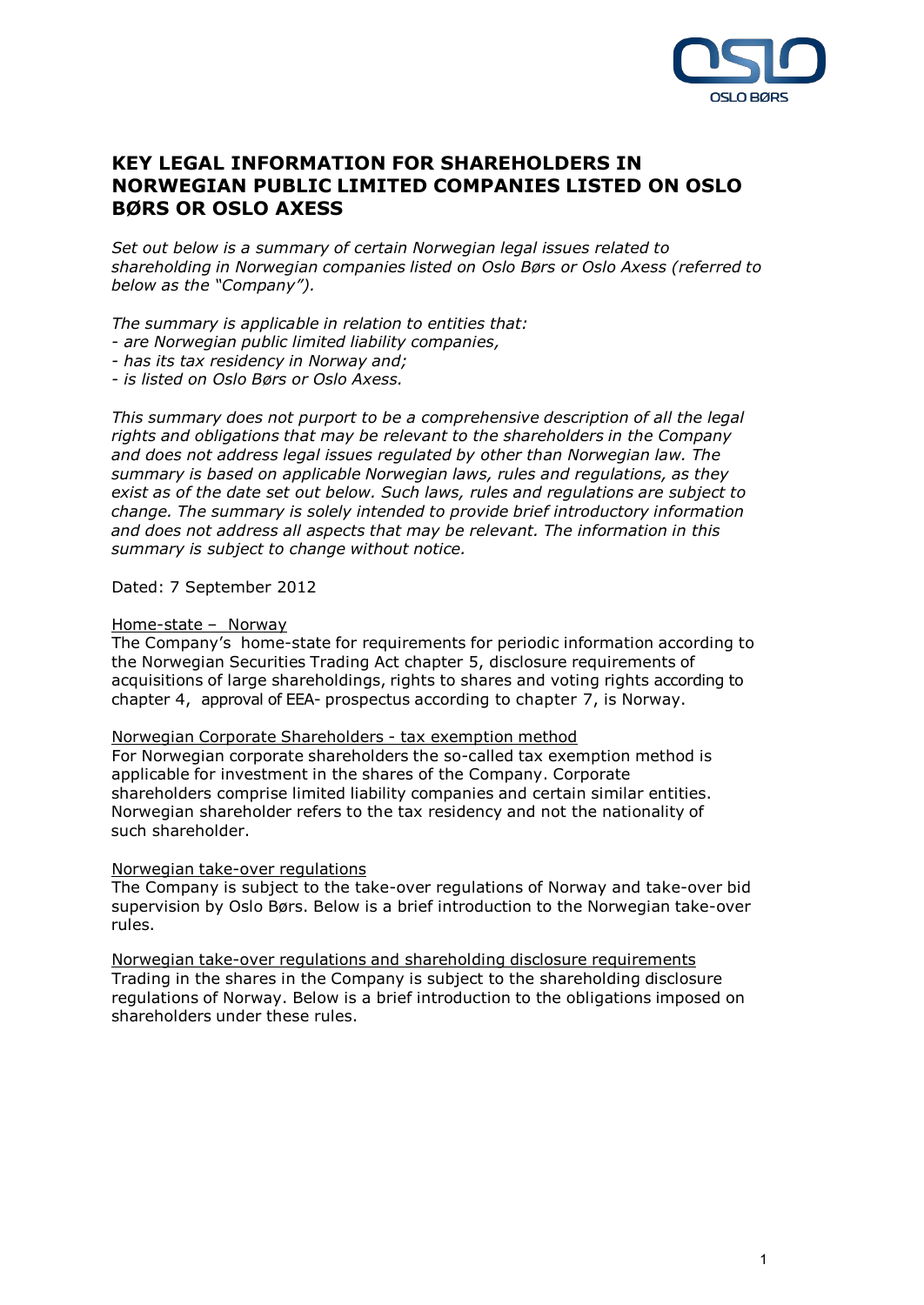

# **TAKE-OVER REGULATION**

Norwegian take-over regulation is applicable in relation to the Company. The relevant rules are set out in chapter 6 of the Norwegian Securities Trading Act and chapter 6 of the Norwegian Securities Regulations.

Translation into English of the full text of this legislation is available at the web sites listed below:

The Norwegian Securities Trading Act: http://www.finanstilsynet.no/en/Securities-market/Investment-firms/Information/Laws-- Regulations/

The Norwegian Securities Regulations: http://www.finanstilsynet.no/en/Securities-market/Investment-firms/Information/Laws-- Regulations/

Norway has implemented the EU Takeover Directive (Directive 2004/25/EC). The take-over supervisory authority is Oslo Børs.

The Norwegian take-over rules distinguish between voluntary and mandatory offers. A voluntary offer is an offer that, if accepted by the recipients of the offer, triggers a mandatory offer obligation for the offeror. A mandatory offer for the remaining shares in the Company is triggered if the offeror (either through a voluntary offer or otherwise) becomes owner of more than 1/3 of the voting rights in the Company (with repeat triggers at 40% and 50%).

# **Mandatory Offer Requirement**

### The Mandatory Offer Threshold

Any person, entity or consolidated group who becomes the owner of shares representing more than 1/3 of the voting rights of in the Company (with repeat triggers at 40% and 50%) must within four weeks, make an unconditional general offer for the purchase of the remaining shares in the Company. A mandatory offer obligation may also be triggered where a party acquires the right to become the owner of shares which together with the party's own shareholding represent more than 1/3 of the voting rights in the Company and the take-over supervisory authority decides that this must be regarded as an effective acquisition of the shares in question.

# Disposal of Shares

The mandatory offer obligation ceases to apply if the shareholder sells the portion of the shares that exceeds the relevant threshold within four weeks of the date on which the mandatory offer obligation was triggered.

#### Announcement

When a mandatory offer obligation has been or will be triggered, the relevant shareholder shall immediately notify the take-over supervisory authority (who will publish the notice) and the Company accordingly. The notification shall state whether an offer will be made to acquire the remaining shares in the Company or whether a sale will take place. As a main rule, a notification to the effect that an offer will be made cannot be retracted.

#### Approval by the Take-over Supervisory Authority

The offer and the offer document are subject to approval by the take-over supervisory authority before the formal offer is launched.

# The Offer Price

The offer price per share must be at least as high as the highest price paid or agreed by the offeror for the shares in the six-month period prior to the date the threshold was exceeded. However, if it is clear that the market price was higher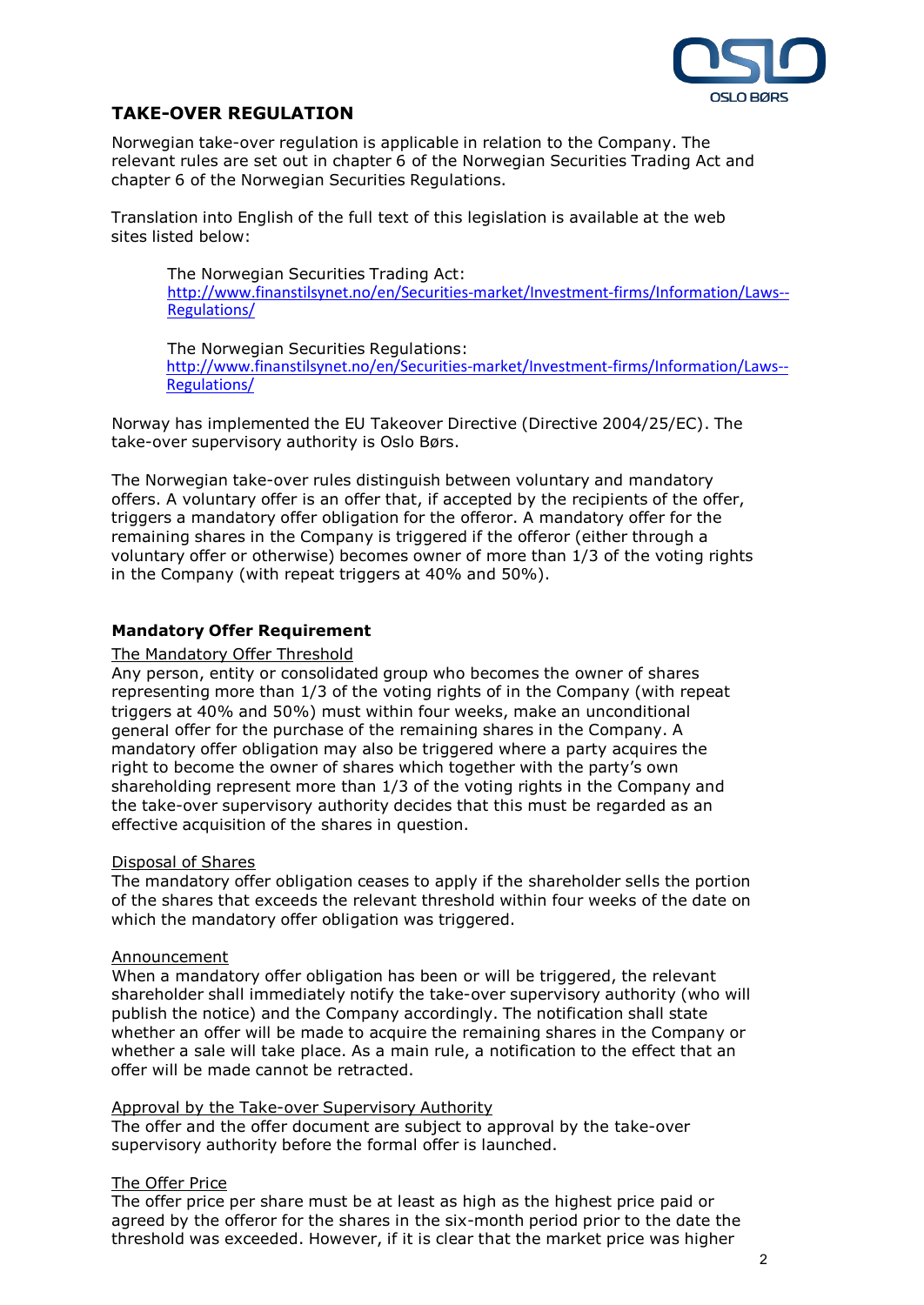

when the mandatory offer obligation was triggered, the offer price shall be at least as high as the market price. If the acquirer acquires or agrees to acquire additional shares at a higher price prior to the expiration of the mandatory offer period, the acquirer is obliged to restate its offer at such higher price. A mandatory offer must be in cash or contain a cash alternative at least equivalent to any other consideration offered.

### **Sanctions**

In case of failure to make a mandatory offer or to sell the portion of the shares that exceeds the relevant threshold within four weeks, the take-over supervisory authority may force the acquirer to sell the shares exceeding the threshold by public auction. Moreover, a shareholder who fails to make an offer may not, as long as the mandatory offer obligation remains in force, exercise rights in the Company, such as voting in a general meeting of shareholders, without the consent of a majority of the remaining shareholders. The shareholder may, however, exercise the right to dividend and pre-emption rights.

# **Voluntary Offers**

#### Announcement

A decision to make a voluntary offer must be notified to the take-over supervisory authority and the Company once the decision is made and shall be published by the take-over supervisory authority. The voluntary offer must be made within reasonable time following a decision to make the offer.

#### The Consideration

The offeror may offer consideration in the form of cash, securities, a combination of cash and securities or other forms of consideration.

#### **Conditions**

Completion of the offer may be made subject to conditions.

#### Approval by the Take-over Supervisory Authority

The offer and the offer document required are subject to approval by the take-over supervisory authority before the offer is submitted to the shareholders or made public.

# Subsequent Mandatory Offer and/or Compulsory Acquisition

If completion of a voluntary offer triggers a mandatory offer obligation for the offeror, then a mandatory cash offer for the remaining outstanding shares must be made. However, if the offeror holds more than 90% of the shares and votes in the Company following a voluntary offer, a squeeze-out of the remaining minority shareholders can be carried out without a preceding mandatory offer.

# **Compulsory Acquisition**

Compulsory acquisition (squeeze-out right and sell-out right) in respect of the shares in the Company is regulated by section 4–25 of Norwegian Public Limited Companies Act and section 6-22 of the Norwegian Securities Trading Act. Translation into English of the full text of this legislation is available at the web sites listed below:

The Norwegian Securities Trading Act http://www.finanstilsynet.no/en/Securities-market/Investmentfirms/Information/Laws--Regulations/

The Norwegian Public Limited Companies Act http://www.oslobors.no/ob\_eng/Oslo-Boers/Regulations/Acts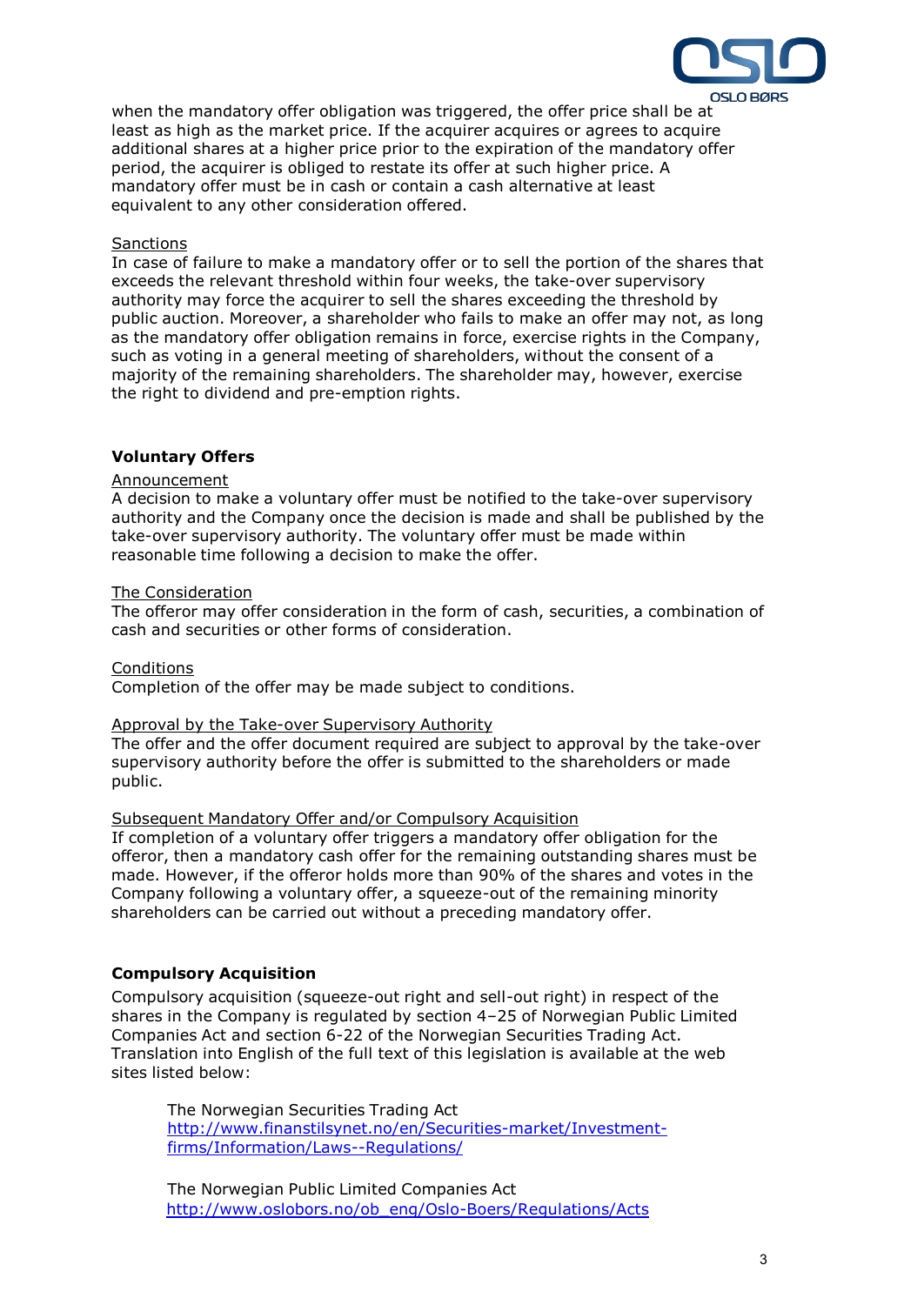

Compulsory acquisition is not subject to supervision by the take-over supervisory authority.

# The Threshold for Compulsory Acquisition

A shareholder who, directly or through subsidiaries, acquires shares representing more than 90% of the total number of issued shares in Company, as well as more than 90% of the total voting rights, has a right, and each remaining minority shareholder of the Company has a right to require such majority shareholder, to effect a compulsory acquisition for cash of the shares not already owned by such majority shareholder. Through such compulsory acquisition the majority shareholder becomes the owner of the remaining shares with immediate effect.

# Compulsory Acquisition Following a Voluntary Offer

If a shareholder acquires shares representing more than 90% of the total number of issued shares, as well as more than 90% of the total voting rights, following a voluntary offer, a compulsory acquisition can, subject to the following conditions and approval by the by the take-over supervisory authority, be carried out without such shareholder being obliged to make a mandatory offer: (i) the compulsory acquisition is commenced no later than four weeks after the acquisition of shares through the voluntary offer, (ii) the price offered per share is equal to or higher than what the offer price would have been in a mandatory offer, and (iii) the settlement is guaranteed by a qualified financial institution.

# The Offer Price

A majority shareholder who effects a compulsory acquisition is required to offer the minority shareholders a specific price per share. Where the offeror, after making a mandatory or voluntary offer, has acquired more than 90% of the voting shares of the Company and a corresponding proportion of the votes that can be cast in the general meeting, and the offeror completes a compulsory acquisition of the remaining shares within three months after the expiry of the offer period, the redemption price shall be determined on the basis of the offer price, absent specific reasons indicating another price. A minority shareholder may, within a specified deadline of at least two months' duration, object to the offer price and request that the Norwegian courts determine the offer price.